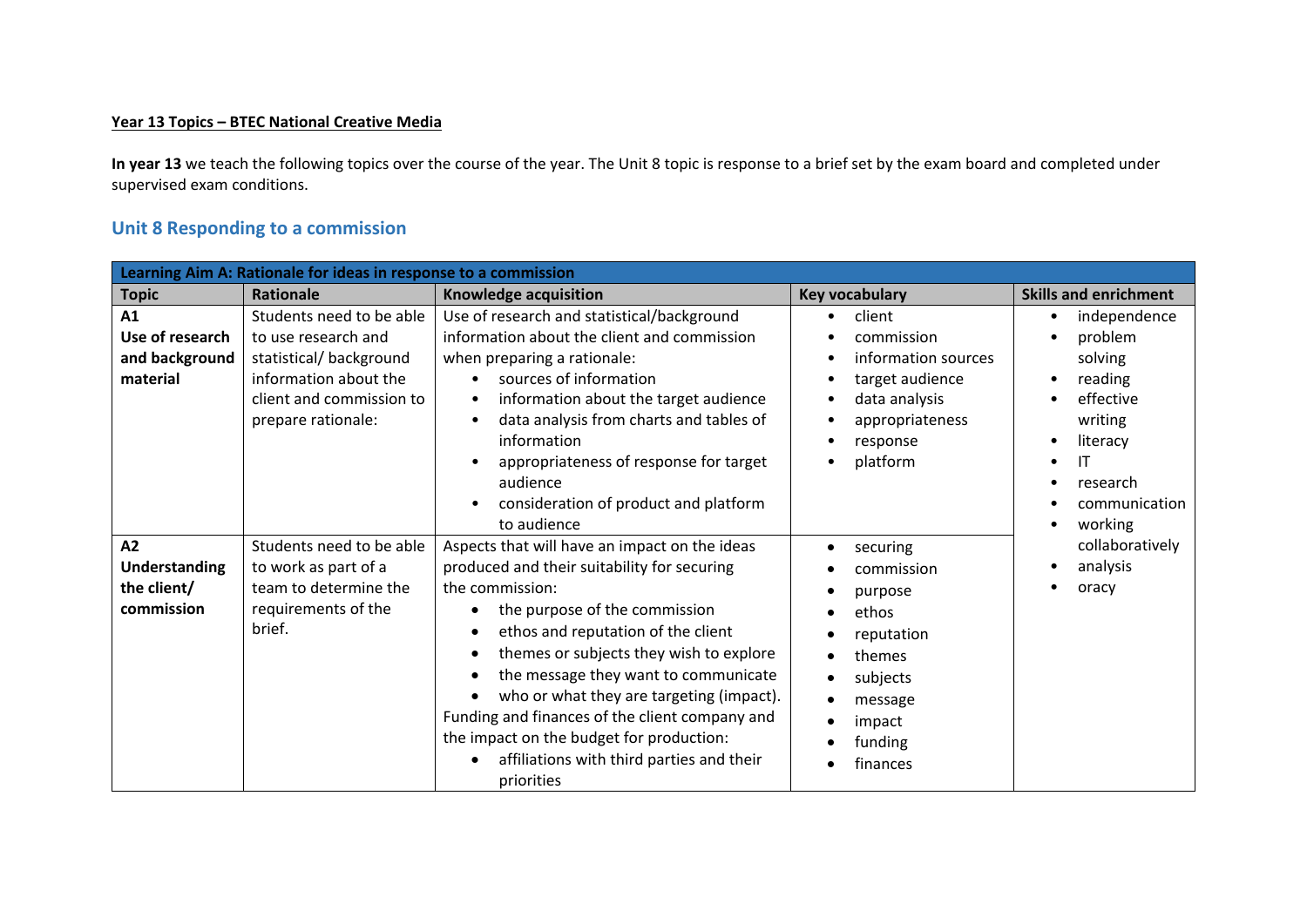| A3<br><b>Ideas</b><br>generation      | Students need to be able<br>to use various methods<br>to generate ideas to<br>meet the requirements<br>of the brief                 | competitors within the same industry<br>$\bullet$<br>and their products<br>scope of operations, including<br>$\bullet$<br>geographically and demographically<br>regulatory restrictions on the<br>$\bullet$<br>client/commissioner<br>Brainstorming<br>$\bullet$<br>Measuring against clients' criteria.<br>$\bullet$<br>Selection, ordering and deselection of<br>$\bullet$<br>ideas<br>Final idea (development and<br>$\bullet$<br>adaptations, decisions and revisions)<br>Developing justifications | budget for<br>$\bullet$<br>production<br>affiliations<br>$\bullet$<br>third parties<br>priorities<br>competitors<br>$\bullet$<br>industry<br>$\bullet$<br>scope of operations<br>$\bullet$<br>geographically<br>demographically<br>regulatory<br>restrictions<br>brainstorming<br>$\bullet$<br>measuring<br>criteria<br>selection<br>ordering<br>deselection<br>idea development<br>$\bullet$<br>idea adaptations,<br>decisions<br>revisions<br>justification | problem<br>solving<br>reading<br>literacy<br>communication<br>working<br>collaboratively<br>analysis<br>oracy                              |
|---------------------------------------|-------------------------------------------------------------------------------------------------------------------------------------|---------------------------------------------------------------------------------------------------------------------------------------------------------------------------------------------------------------------------------------------------------------------------------------------------------------------------------------------------------------------------------------------------------------------------------------------------------------------------------------------------------|---------------------------------------------------------------------------------------------------------------------------------------------------------------------------------------------------------------------------------------------------------------------------------------------------------------------------------------------------------------------------------------------------------------------------------------------------------------|--------------------------------------------------------------------------------------------------------------------------------------------|
| A4<br>The rationale<br>for final idea | Students need to be able<br>to be able to structure<br>an argument to<br>persuade and justify<br>their final idea to the<br>client. | Structured argument<br>$\bullet$<br>Clear communication<br>$\bullet$<br>Assessment of material provided<br>٠<br>Selection and prioritisation of<br>information and statistics<br>Justification supported by information<br>$\bullet$<br>and background material<br>Use of material to highlight creative<br>potential                                                                                                                                                                                   | structured argument<br>$\bullet$<br>communication<br>assessment<br>selection<br>prioritisation<br>statistics<br>justification<br>background material<br>creative potential<br>$\bullet$                                                                                                                                                                                                                                                                       | independence<br>problem<br>solving<br>effective<br>writing<br>literacy<br>$\mathsf{I}\mathsf{T}$<br>communication<br>analysis<br>$\bullet$ |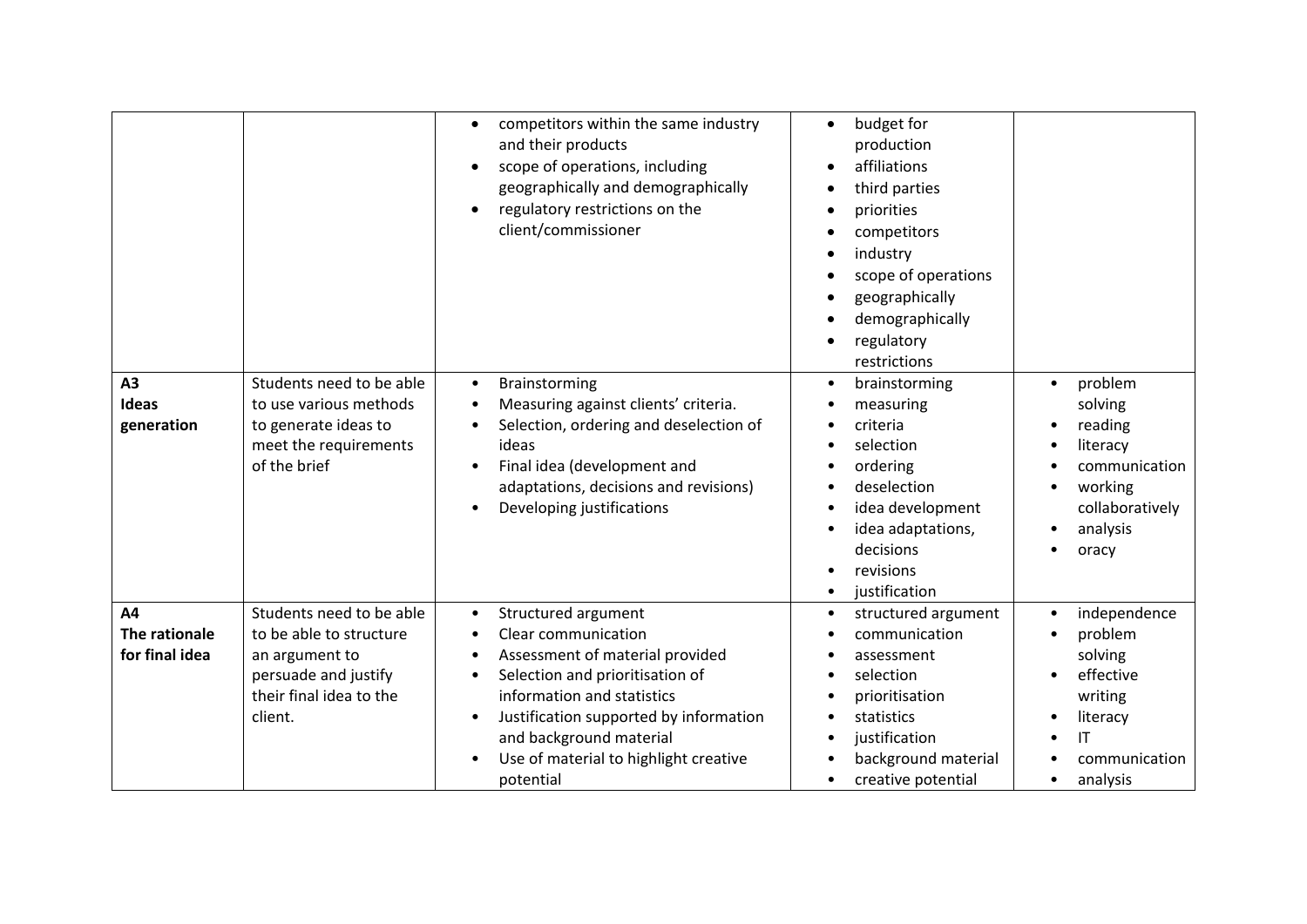| Learning Aim B: Developing a response to a commission |                                                                                                                                                                                                             |                                                                                                                                                                                                                                                                                                                                                                                                                                                                                                                                                                                                                                                                                                                                                                                                                                                                                                                                                                                                                                                        |                                                                                                                                                                                                                                                                                                                                               |                                                                                                                                                                                                                                                                                            |
|-------------------------------------------------------|-------------------------------------------------------------------------------------------------------------------------------------------------------------------------------------------------------------|--------------------------------------------------------------------------------------------------------------------------------------------------------------------------------------------------------------------------------------------------------------------------------------------------------------------------------------------------------------------------------------------------------------------------------------------------------------------------------------------------------------------------------------------------------------------------------------------------------------------------------------------------------------------------------------------------------------------------------------------------------------------------------------------------------------------------------------------------------------------------------------------------------------------------------------------------------------------------------------------------------------------------------------------------------|-----------------------------------------------------------------------------------------------------------------------------------------------------------------------------------------------------------------------------------------------------------------------------------------------------------------------------------------------|--------------------------------------------------------------------------------------------------------------------------------------------------------------------------------------------------------------------------------------------------------------------------------------------|
| <b>Topic</b>                                          | Rationale                                                                                                                                                                                                   | Knowledge acquisition                                                                                                                                                                                                                                                                                                                                                                                                                                                                                                                                                                                                                                                                                                                                                                                                                                                                                                                                                                                                                                  | <b>Key vocabulary</b>                                                                                                                                                                                                                                                                                                                         | <b>Skills and enrichment</b>                                                                                                                                                                                                                                                               |
| <b>B1</b><br>Pitch                                    | Students need to be<br>able to be able to<br>structure an argument<br>to persuade and<br>justify their final idea<br>to the client in a<br>verbal/visual pitch<br>which is time limited<br>and competitive. | Producers need to be able to persuade clients and<br>commissioners in limited time or space that they<br>have a good solution to their brief. A pitch is where<br>the initial outline of the idea is communicated in<br>a concise and effective way to 'sell' your idea:<br>persuasiveness, including clarity of ideas,<br>expression, rhythm, unique selling points,<br>vocabulary, persuasive language<br>techniques<br>use of terminology and specialist language<br>mode of address appropriate for the client<br>appropriate length, including the correct<br>amount of detail<br>content of pitch: presentation, written<br>$\bullet$<br>pitch, transcript of spoken pitch, adapting<br>and drafting, editing and refining<br>purpose of a proposal (distinct from pitch<br>and treatment): clarity, tone, focus<br>proposal structure/format, including<br>formal document, scene by scene<br>overview, mind maps, navigation links<br>style, including reference to/influence of<br>existing work, stylistic and formal codes,<br>themes, mood | persuasiveness<br>clarity of ideas<br>expression<br>rhythm<br>unique selling points<br>vocabulary<br>language techniques<br>mode of address<br>content<br>pitch<br>presentation<br>transcript<br>adapting<br>drafting<br>editing<br>refining<br>proposal<br>clarity<br>tone<br>focus<br>structure/format<br>mind maps<br>stylistic and formal | independence<br>$\bullet$<br>problem<br>solving<br>reading<br>$\bullet$<br>effective<br>writing<br>literacy<br>$\mathsf{I}\mathsf{T}$<br>research<br>communication<br>analysis<br>evaluation<br>reflective<br>practice<br>time<br>$\bullet$<br>management<br>meeting<br>deadlines<br>oracy |
| <b>B2</b><br>The proposal                             | Students need to be<br>able to be able to<br>expand their pitch to a<br>written proposal to<br>persuade and justify<br>their final idea to the<br>client.                                                   | The pitch is expanded for the client in the form of a<br>proposal that outlines more details about the<br>producer's initial idea:<br>purpose of a proposal (distinct from pitch<br>and treatment): clarity, tone focus                                                                                                                                                                                                                                                                                                                                                                                                                                                                                                                                                                                                                                                                                                                                                                                                                                | codes<br>themes<br>mood<br>audience<br>expectation<br>treatment<br>sector                                                                                                                                                                                                                                                                     | independence<br>$\bullet$<br>reading<br>effective<br>writing<br>literacy<br>ΙT                                                                                                                                                                                                             |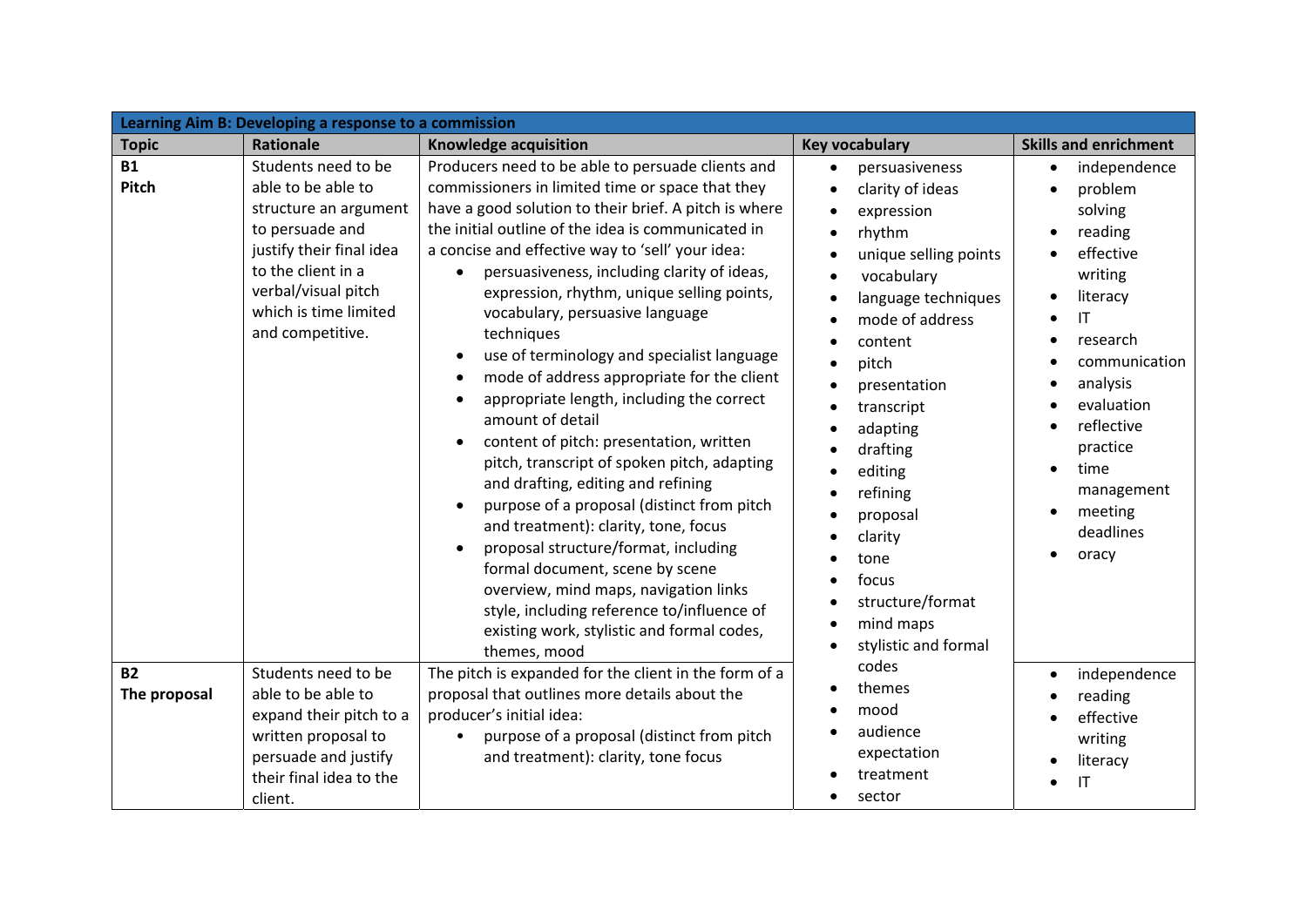|  | proposal structure/format, including<br>formal document, scene by scene<br>overview, mind maps, navigation links<br>style, including reference to/influence of<br>existing work, stylistic and formal codes,<br>themes, mood<br>analysis of similar work, including products<br>with similar style, audience expectation<br>content, including dependent on sector<br>and medium, including synopsis,<br>interpretation,<br>copy, contributor<br>range of ideas, including alternatives,<br>adaptability, comparison and justification<br>of selection, creativity<br>appropriateness for the audience,<br>including expectations, readings,<br>engagement. | synopsis<br>٠<br>interpretation<br>copy<br>contributors<br>audience<br>engagement | communication<br>analysis<br>evaluation<br>reflective<br>practice<br>time<br>management<br>meeting<br>deadlines |
|--|-------------------------------------------------------------------------------------------------------------------------------------------------------------------------------------------------------------------------------------------------------------------------------------------------------------------------------------------------------------------------------------------------------------------------------------------------------------------------------------------------------------------------------------------------------------------------------------------------------------------------------------------------------------|-----------------------------------------------------------------------------------|-----------------------------------------------------------------------------------------------------------------|
|--|-------------------------------------------------------------------------------------------------------------------------------------------------------------------------------------------------------------------------------------------------------------------------------------------------------------------------------------------------------------------------------------------------------------------------------------------------------------------------------------------------------------------------------------------------------------------------------------------------------------------------------------------------------------|-----------------------------------------------------------------------------------|-----------------------------------------------------------------------------------------------------------------|

| Learning Aim C: Operational considerations of the proposal |                                                                                                   |                                                                                                                                                                                                                                                                                                                                                          |                                                                                                                                                             |                                                                                                             |  |
|------------------------------------------------------------|---------------------------------------------------------------------------------------------------|----------------------------------------------------------------------------------------------------------------------------------------------------------------------------------------------------------------------------------------------------------------------------------------------------------------------------------------------------------|-------------------------------------------------------------------------------------------------------------------------------------------------------------|-------------------------------------------------------------------------------------------------------------|--|
| <b>Topic</b>                                               | Rationale                                                                                         | Knowledge acquisition                                                                                                                                                                                                                                                                                                                                    | <b>Key vocabulary</b>                                                                                                                                       | <b>Skills and enrichment</b>                                                                                |  |
| C <sub>1</sub><br>Production<br>considerations             | Students need to<br>understand the<br>restrictions on the<br>commission of the<br>ideas proposed. | Restrictions on the commission and impact on<br>ideas proposed:<br>problem solving, including solutions,<br>adaptations<br>budget, including projected costs and<br>breakdowns<br>scheduling, including project management<br>plans to meet anticipated deadlines<br>logistics, including operations, bookings,<br>equipment, locations, recces and risk | <b>Solutions</b><br>Adaptations<br><b>Budget</b><br>projected costs<br>scheduling<br>project management<br>deadlines<br>logistics<br>operations<br>bookings | independence<br>problem<br>solving<br>reading<br>numeracy<br>effective<br>writing<br>literacy<br>IΤ<br>time |  |
|                                                            |                                                                                                   | assessments                                                                                                                                                                                                                                                                                                                                              | equipment<br>locations                                                                                                                                      | management                                                                                                  |  |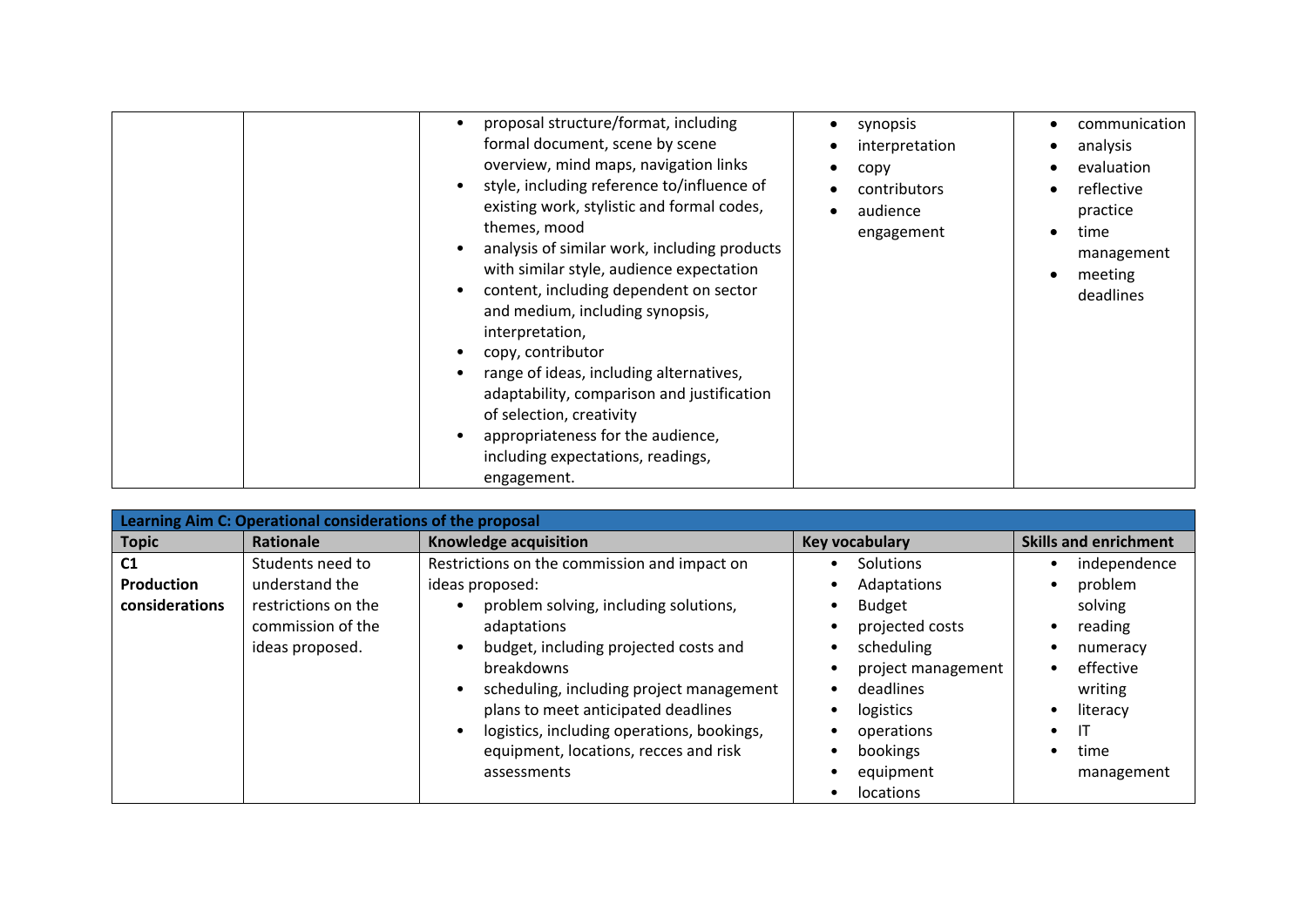|                                             |                                                                                                                    | presentation of data, including statistics,<br>charts, budgets, schedules.                                                                                                                                                                                                                                                                                                        | recce<br>$\bullet$<br>risk assessment<br>statistics<br>charts<br>$\bullet$<br>budgets<br>schedules                                                                                                                                                                        | meeting<br>deadlines<br>research<br>oracy<br>communication<br>analysis |
|---------------------------------------------|--------------------------------------------------------------------------------------------------------------------|-----------------------------------------------------------------------------------------------------------------------------------------------------------------------------------------------------------------------------------------------------------------------------------------------------------------------------------------------------------------------------------|---------------------------------------------------------------------------------------------------------------------------------------------------------------------------------------------------------------------------------------------------------------------------|------------------------------------------------------------------------|
| C <sub>2</sub><br>Content<br>considerations | Students need to<br>understand and<br>interpret the legal and<br>ethical restrictions on<br>ideas and productions. | Understand and interpret the legal and ethical<br>restrictions on ideas and productions:<br>legal considerations, including copyright,<br>$\bullet$<br>libel, regulatory body rules, health and<br>safety<br>permissions from contributors, use of<br>materials, clearances<br>ethical considerations, including fairness,<br>privacy<br>accessibility<br>equality and diversity. | legal considerations<br>$\bullet$<br>copyright<br>Libel<br>regulatory body<br>rules<br>health and safety<br>$\bullet$<br>permissions from<br>contributors<br>clearances<br>ethical<br>considerations<br>fairness<br>privacy<br>accessibility<br>equality and<br>diversity | evaluation<br>reflective<br>practice                                   |

| Learning Aim D: Presentation of creative ideas           |                                                                                                                                                                              |                                                                                                                                                                                                                                                                                |                                                                                                                                |                                                                                                |
|----------------------------------------------------------|------------------------------------------------------------------------------------------------------------------------------------------------------------------------------|--------------------------------------------------------------------------------------------------------------------------------------------------------------------------------------------------------------------------------------------------------------------------------|--------------------------------------------------------------------------------------------------------------------------------|------------------------------------------------------------------------------------------------|
| <b>Topic</b>                                             | Rationale                                                                                                                                                                    | Knowledge acquisition                                                                                                                                                                                                                                                          | <b>Key vocabulary</b>                                                                                                          | <b>Skills and enrichment</b>                                                                   |
| D <sub>1</sub><br><b>The</b><br>presentation of<br>ideas | Students need to<br>present their findings<br>in an appropriate way<br>that can be<br>understood by the<br>client, they will have<br>pitched their idea and<br>this is their | Presentation of ideas in response to a commission:<br>written format, including overviews,<br>synopses, scripts, explanations of style,<br>technique and content<br>Visual presentation, including storyboards,<br>thumbnails, navigation maps, layout<br>templates, mock-ups. | written format<br>overviews<br>synopses<br>explanations of style<br>technique<br>content<br>visual presentation<br>storyboards | independence<br>problem<br>solving<br>reading<br>effective<br>writing<br>literacy<br>$\bullet$ |